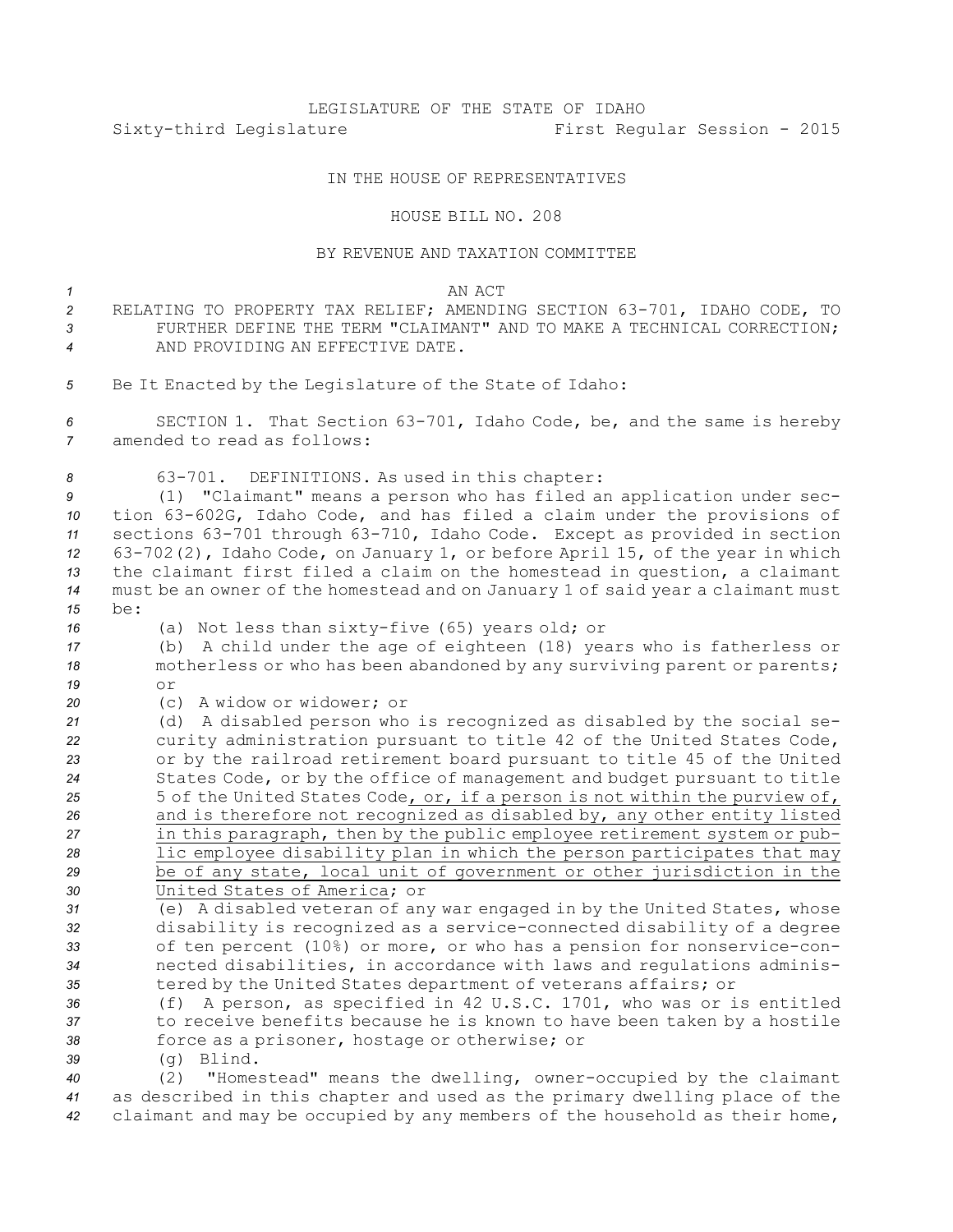and so much of the land surrounding it, not exceeding one (1) acre, as is reasonably necessary for the use of the dwelling as <sup>a</sup> home. It may consist of <sup>a</sup> part of <sup>a</sup> multidwelling or multipurpose building and part of the land upon which it is built. "Homestead" does not include personal property such as furniture, furnishings or appliances, but <sup>a</sup> manufactured home may be <sup>a</sup> homestead.

 (3) "Household" means the claimant and the claimant's spouse. The term does not include bona fide lessees, tenants, or roomers and boarders on con- tract. "Household" includes persons described in subsection (8)(b) of this *10* section.

*<sup>11</sup>* (4) "Household income" means all income received by the claimant and, *<sup>12</sup>* if married, all income received by the claimant's spouse, in <sup>a</sup> calendar year.

*<sup>13</sup>* (5) "Income" means the sum of federal adjusted gross income as defined *<sup>14</sup>* in the Internal Revenue Code, as defined in section 63-3004, Idaho Code, and *<sup>15</sup>* to the extent not already included in federal adjusted gross income:

*<sup>16</sup>* (a) Alimony;

*<sup>17</sup>* (b) Support money;

*18* (c) Nontaxable strike benefits;

 (d) The nontaxable amount of any individual retirement account, pen- sion or annuity, (including railroad retirement benefits, all payments received under the federal social security act except the social secu- rity death benefit as specified in this subsection, state unemployment insurance laws, and veterans disability pensions and compensation, ex- cluding any return of principal paid by the recipient of an annuity and excluding rollovers as provided in section 402 or 403 of the Internal Revenue Code);

*<sup>27</sup>* (e) Nontaxable interest received from the federal government or any of *<sup>28</sup>* its instrumentalities or <sup>a</sup> state government or any of its instrumental-*29* ities;

*<sup>30</sup>* (f) Worker's compensation; and

*<sup>31</sup>* (g) The gross amount of loss of earnings insurance.

 It does not include gifts from nongovernmental sources or inheritances. To the extent not reimbursed, the cost of medical care as defined in section 213(d) of the Internal Revenue Code, incurred or paid by the claimant and, if married, the claimant's spouse, may be deducted from income. To the ex- tent not reimbursed, personal funeral expenses, including prepaid funeral expenses and premiums on funeral insurance, of the claimant and claimant's spouse only, may be deducted from income up to an annual maximum of five thousand dollars (\$5,000) per claim. "Income" does not include veterans disability pensions received by <sup>a</sup> person described in subsection (1)(e) of this section who is <sup>a</sup> claimant or <sup>a</sup> claimant's spouse if the disability pen- sion is received pursuant to <sup>a</sup> service-connected disability of <sup>a</sup> degree of forty percent (40%) or more. "Income" does not include dependency and indem- nity compensation or death benefits paid to <sup>a</sup> person described in subsection (1) of this section by the United States department of veterans affairs and arising from <sup>a</sup> service-connected death or disability. "Income" does not include lump sum death benefits made by the social security administration pursuant to 42 U.S.C. section 402(i). Documentation of medical expenses may be required by the county assessor and state tax commission in such form as the county assessor or state tax commission shall determine. "Income"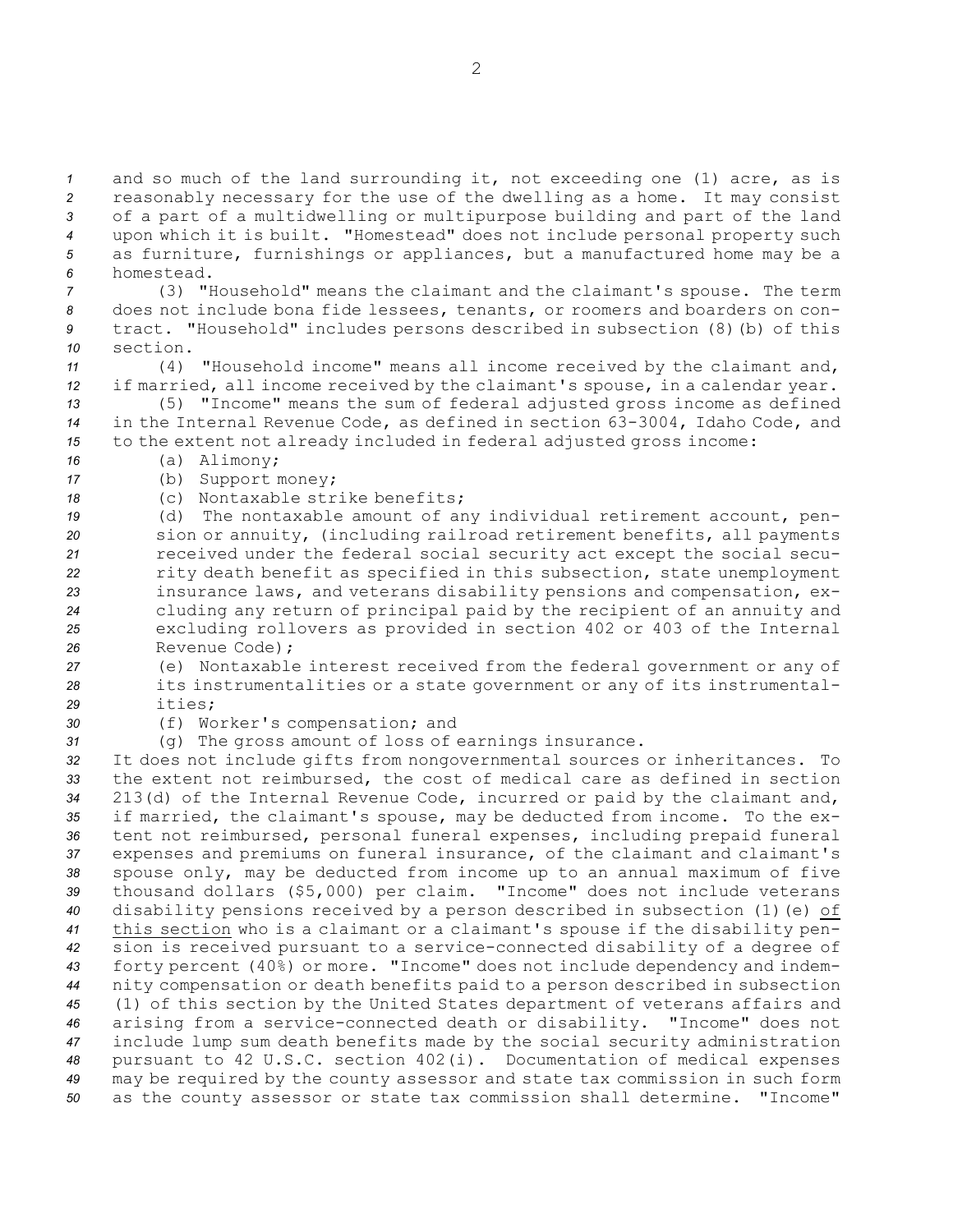shall be that received in the calendar year immediately preceding the year in which <sup>a</sup> claim is filed. Where <sup>a</sup> claimant and/or the claimant's spouse does not file <sup>a</sup> federal tax return, the claimant's and/or the claimant's spouse's federal adjusted gross income, for purposes of this section, shall be an income equivalent to federal adjusted gross income had the claimant and/or the claimant's spouse filed <sup>a</sup> federal tax return, as determined by the county assessor. The county assessor or state tax commission may require documentation of income in such form as each shall determine, including, but not limited to: copies of federal or state tax returns and any attachments thereto; and income reporting forms such as the W-2 and 1099.

*<sup>11</sup>* For determining income for certain married individuals living apart, *<sup>12</sup>* the provisions of sections 2(c) and 7703(b) of the Internal Revenue Code *<sup>13</sup>* shall apply.

*<sup>14</sup>* (6) "Occupied" means actual use and possession.

 (7) "Owner" means <sup>a</sup> person holding title in fee simple or holding <sup>a</sup> cer- tificate of motor vehicle title (either of which may be subject to mortgage, deed of trust or other lien) or who has retained or been granted <sup>a</sup> life estate or who is <sup>a</sup> person entitled to file <sup>a</sup> claim under section 63-702, Idaho Code. "Owner" shall also include any person who:

*<sup>20</sup>* (a) Is the beneficiary of <sup>a</sup> revocable or irrevocable trust which is the *21* owner of such homestead and under which the claimant or the claimant's *<sup>22</sup>* spouse has the primary right of occupancy of the homestead; or

 (b) Is <sup>a</sup> partner of <sup>a</sup> limited partnership, member of <sup>a</sup> limited liabil- ity company or shareholder of <sup>a</sup> corporation if such entity holds title in fee simple or holds <sup>a</sup> certificate of motor vehicle title and if the person holds at least <sup>a</sup> five percent (5%) ownership in such entity, as determined by the county assessor; or

*<sup>28</sup>* (c) Has retained or been granted <sup>a</sup> life estate.

 "Owner" includes <sup>a</sup> vendee in possession under <sup>a</sup> land sale contract. Any partial ownership shall be considered as ownership for determining initial qualification for property tax reduction benefits; however, the amount of property tax reduction under section 63-704, Idaho Code, and rules promul- gated pursuant to section 63-705, Idaho Code, shall be computed on the value of the claimant's partial ownership. "Partial ownership," for the purposes of this section, means any one (1) person's ownership when property is owned by more than one (1) person or where the homestead is held by an entity, as set forth in this subsection, but more than one (1) person has the right of occu- pancy of such homestead. <sup>A</sup> person holding either partial title in fee simple or holding <sup>a</sup> certificate of motor vehicle title together with another person but who does not occupy the dwelling as his primary dwelling place, shall not be considered an owner for purposes of this section, if such person is <sup>a</sup> cosignatory of <sup>a</sup> note secured by the dwelling in question and at least one (1) of the other cosignatories of the note occupies the dwelling as his primary dwelling place. The combined community property interests of both spouses shall not be considered partial ownership so long as the combined commu- nity property interests constitute the entire ownership of the homestead, including where the spouses are occupying <sup>a</sup> homestead owned by an entity, as set forth in this subsection, and the spouses have the primary right of occupancy of the homestead. The proportional reduction required under this subsection shall not apply to community property interests. Where title